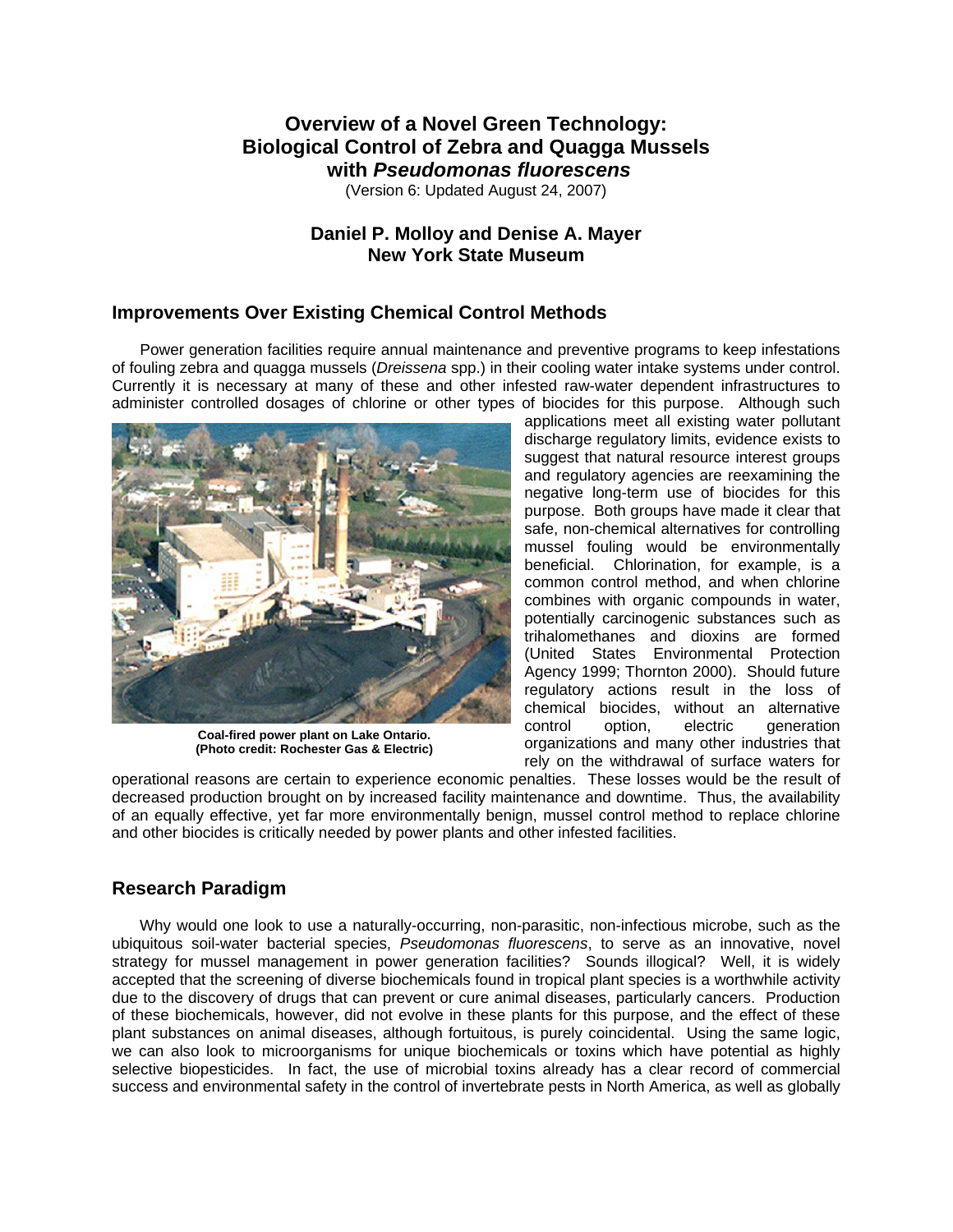(Rodgers 1993), and our New York State Museum (NYSM) laboratory has been involved in such research for over two decades as discussed in the following section.

# **Prior Participation in Commercial Success**

In the interest of eliminating polluting pesticides and thereby protecting biodiversity in New York State, our NYSM Field Research Laboratory assisted in the commercial development of *Bti* — the selectively toxic bacterium, *Bacillus thuringiensis* subsp*. israelensis* as the first biological control agent for black flies (Simuliidae). This bacterium, because of its extraordinary nontarget safety (Molloy 1982, 1990, 1992; Molloy and Jamnback 1981; Molloy and Struble 1989), has now completely replaced broad-spectrum, chemical pesticides throughout New York State and elsewhere in North America for the control of these biting flies. The commercial use of this microbial agent is not small scale; large waterbodies, such as the Susquehanna River in Pennsylvania and the New River in West Virginia, are routinely treated with this bacterial species to control larval black fly populations.



**Treatment of the Susquehanna River with** *Bti* **bacte ria for black fly larval control***.* **(Photo credit: Pennsylvania Department of Environmental Resources)** 

# **Research Progress To Date**

-

1. Inception of Project: Research Funded by Private Electric Power Industry

The Empire State Electric Energy Research Corporation (ESEERCO<sup>[1](#page-1-0)</sup>) — faced with the threat of zebra mussels fouling electric power facilities within New York State — contracted with our NYSM Field Research Laboratory in 1991 for the screening of bacteria as potential biological control agents. Based on the successful development of the environmentally safe, biological control agent for aquatic black fly

larvae (see above), it was hypothesized (Molloy 1991) that bacteria also existed in nature whose toxins could be used as lethal agents for these new aquatic pests, zebra and quagga mussels. The research efforts funded by ESEERCO proved this hypothesis to be true (Molloy 1998). Extensive laboratory screening trials of more than 700 bacterial strains identified a North American isolate, strain CL145A of *Pseudomonas fluorescens*, to be lethal to these mussels. Of all 10 strains of *P. fluorescens* that have been laboratory tested to date, only *Pf*-CL145A has been found to be highly lethal, i.e., at dosages that produce >90% zebra mussel kill with *Pf*-CL145A, the other 9 strains of *P. fluorescens* caused only 0-11% mortality.



**Individual cells of** *P. fluorescens.*

*Pseudomonas fluorescens* is worldwide in distribution and is present in all North American waterbodies. In nature it is a harmless bacterial species that is found protecting the roots of plants from rot and mildew. It is so ubiquitous that it is a common food spoilage organism in the average household refrigerator. Our research, however, has shown that the *Pf*-CL145A strain of this species may be fortuitously used for another purpose — the control of *Dreissena* spp. (Molloy 2002). A patent for this purpose has been issued in both the United States (Molloy 2001) and Canada (Molloy 2004).

<span id="page-1-0"></span><sup>1</sup> A research consortium of New York State's electric power generation companies.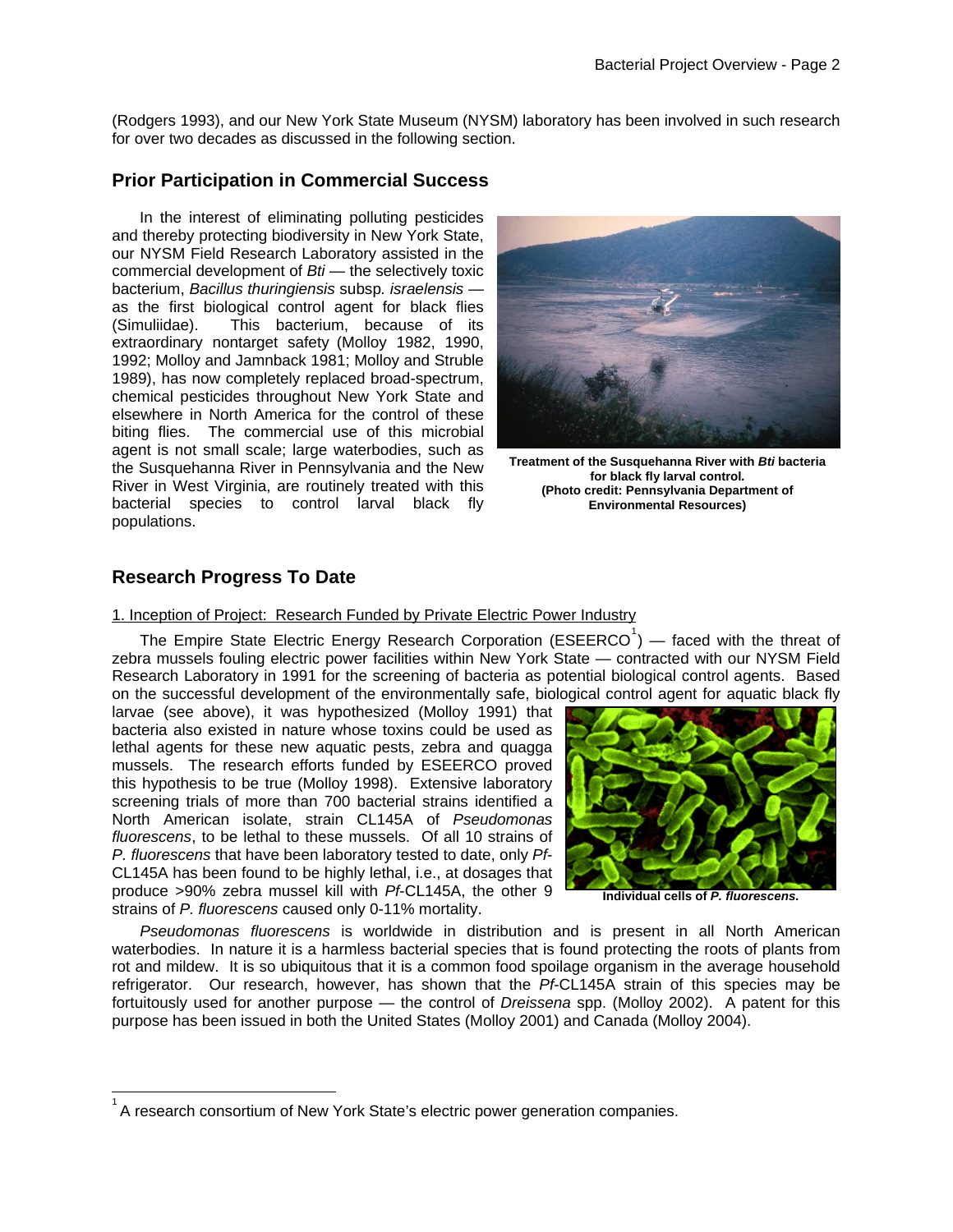#### 2. Mussels Die from a Natural Toxin: Dead Bacteria Kill Equally As Well

Although phytoplankton is their preferred food, *Dreissena* mussels can filter out and consume bacteria as a food source (Mikheev and Sorokin 1966; Frischer et al. 2000). When a zebra or quagga mussel ingests artificially high densities of strain CL145A, however, a toxin within these bacterial cells destroys the mussel's digestive system. Dead cells are equally as lethal as live cells, providing clear evidence that the mussels die from a toxin, not from infection. Techniques have already been developed at our laboratory that kill the bacteria without any reduction in their lethality to the mussels. Future commercial products based on this microbe will contain dead cells, thus further reducing environmental concerns.



**In healthy mussels, epithelial cells (arrows) appear as a thick layer lining the tubules of the digestive gland.** 



**Following bacterial treatment, epithelial cells are destroyed. Blood cells are abundant as the digestive gland hemorrhages.** 

#### 3. Mussel Feeding: Bacteria Are Readily Ingested

Although ingestion of CL145A cells is clearly a suicidal behavior for *Dreissena* mussels, they appear to have no adverse reaction to feeding on the cells and filter normally throughout a typical 6-hr, oncethrough pipe treatment. In contrast, biocides, like chlorine, that are currently being used for mussel control cause them to quickly shut their valves since the mussels apparently sense an adverse effect. This necessitates more prolonged chlorination periods, such as continuous treatments of three weeks or more. The apparent acceptance of CL145A cells as "normal" bacterial food by these mussels facilitates the use of this microbe as a biocontrol agent.

#### 4. Mussel Length: All Mussel Sizes Can Be Killed

All *Dreissena* mussel sizes tested to date (length, ca. 1-25 mm) appear to be equally susceptible to kill by CL145A. Thus, the bacteria are capable of killing, irrespective of mussel size. Susceptibility of the planktonic mussel stage has not yet been tested.



**All mussel sizes show the same susceptibility.**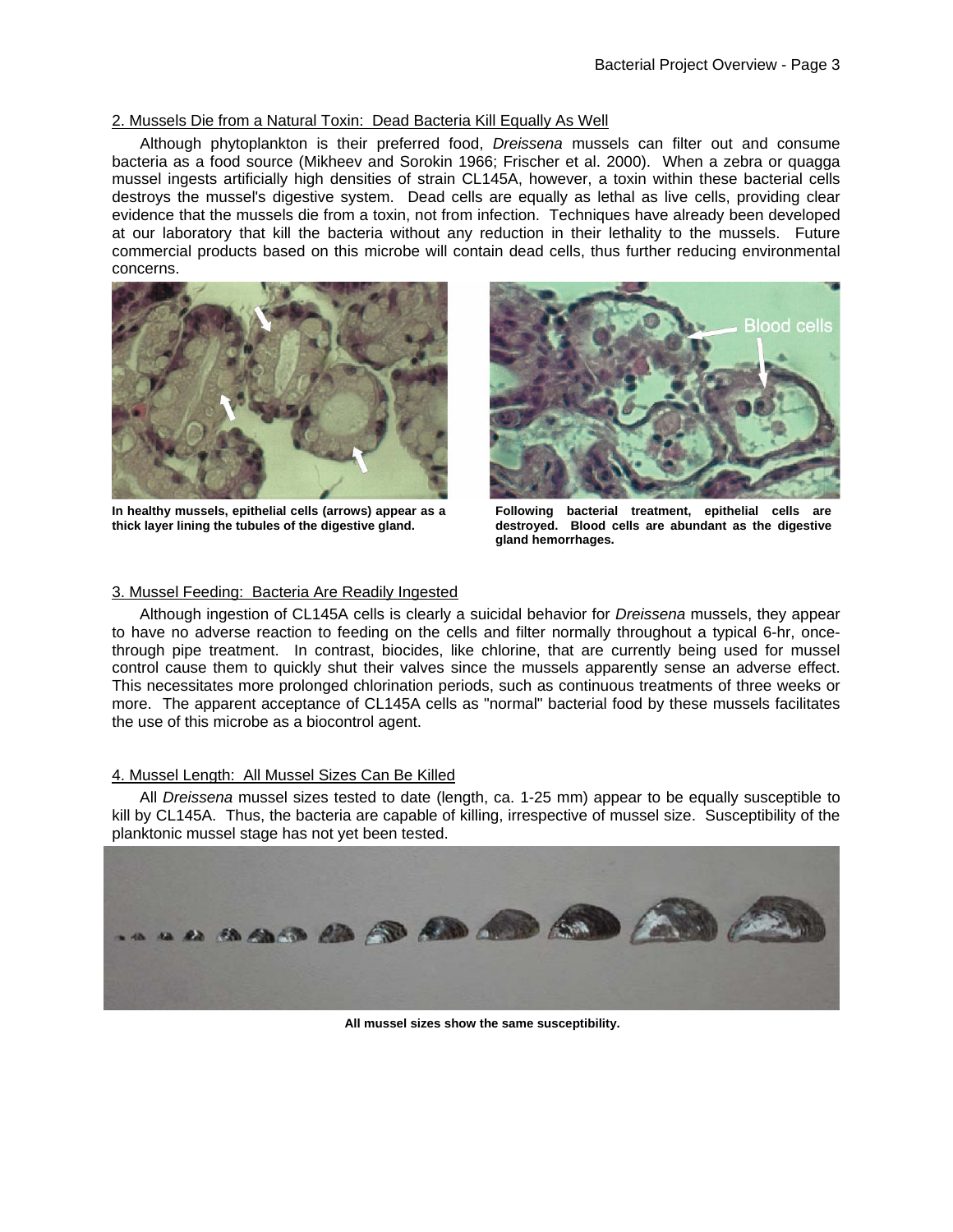#### 5. Mussel Species: Both Species Can Be Killed

The bacterium can kill zebra mussels (*Dreissena polymorpha)* and quagga mussels (*Dreissena rostriformis bugensis*) — the 2 species that invaded North America in the 1980s. Tests to date consistently achieve higher kill against zebra mussels.



#### 6. Water Hardness: Mussel Kill is Highest in Hard Water – the Preferred *Dreissena* Mussel Habitat

Tests to date suggest that bacterial treatments may have reduced efficacy in soft waters with pH values less than ca. 7.4.*Dreissena* mussels, however, rarely reach high population densities in such (near neutral or acidic) waters, and thus, infested pipes in power plants typically will have more alkaline waters where bacterial efficacy will not be impaired.

### 7. Dissolved Oxygen: Keep Oxygen Levels High to Ensure Highest Kill

Laboratory tests indicate that very low oxygen levels (<2 ppm) can sometimes result in a 20% decline (e.g., 75% *vs*. 95%) in mussel kill. This is possibly due to lower feeding by the mussels on suspended bacteria under such low oxygen conditions. Thus, wherever possible, bacterial treatments should occur in waters of high dissolved oxygen – the preferred environment of *Dreissena* mussels.

### 8. Water Temperature: Higher Kill at Warmer Temperatures

Susceptibility increases with water temperature, with >90% mortality consistently achieved in routine lab testing at 23ºC against zebra mussels. High mortality is still achievable even in very cold waters, e.g., near 80% kill at 7°C, indicating that the bacteria are actually more effective at lower temperatures than currently commercialized chemical molluscicides used for *Dreissena* control. The latter commercial biocides, e.g., chlorine, can not achieve such high mussel kill below about 10ºC, thus limiting their application to warm water periods. Mussels die more quickly at higher water temperatures, with all kill typically achieved within two weeks at 23<sup>o</sup>C and two months at 7<sup>o</sup>C. **Mortality increases with temperature.** 



### 9. Suspended Particles: Avoid Treating in Periods of Very High Particle Loads To Ensure Highest Kill

Tests to date indicate that unusually high levels of naturally-occurring particles in water (e.g., suspended mud at greater than 100 ppm) can result in a 20% decline (e.g., 75% *vs*. 95%) in mussel kill. This is possibly due to competitive displacement, i.e., lower feeding by the mussels on the suspended bacteria *vs.* mud particles. Thus, wherever possible, bacterial treatments should not occur in waters of very high particle loads.

### 10. Mussel Siphoning Behavior: Do Not Disturb Normal Mussel Feeding

In nature, a dreissenid mussel typically has its two shells spread apart and extends an inhalant siphon tube from between its shells to take food particles into its mantle cavity. After passing through the digestive system, fecal material is egested through the exhalant siphon. Testing has generally indicated that the more active this siphoning behavior is, the higher the mortality that will be achieved by a bacterial treatment. Thus, any stress factors (e.g., vibrations, shadows) that cause the mussels to close their shells during treatment will likely reduce mortality.

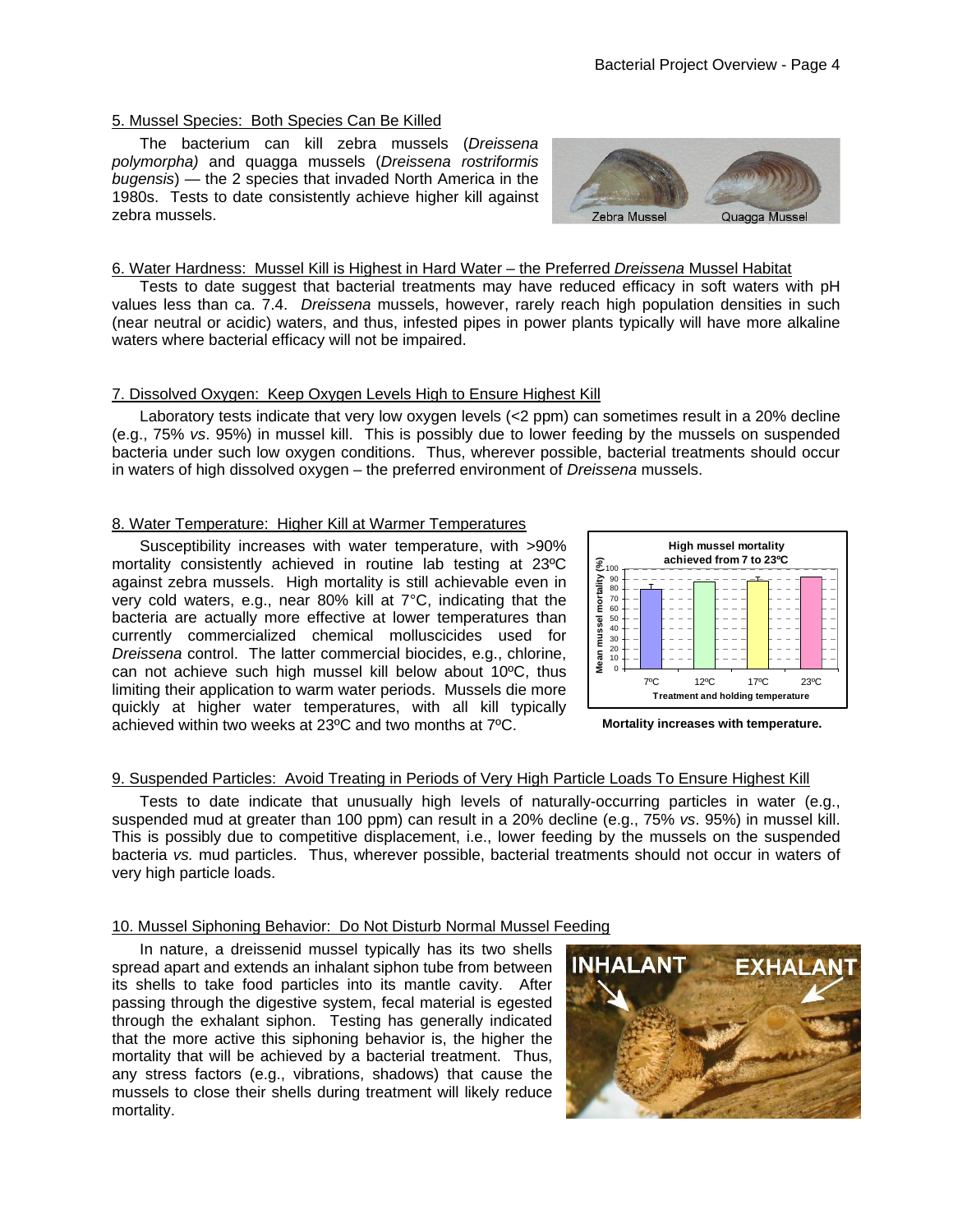### 11. Treatment Concentration and Duration: Treat for about 6 hr for Maximum Kill

Laboratory and facility trials indicate that ca. 6-hr treatments of ca. 50-100 ppm (dry bacterial mass per unit volume) consistently obtain the highest mussel mortality. Exposing mussels to longer treatment durations or higher bacterial concentrations is (particularly >12 hr) achieves very limited further benefit.

### 12. Nontarget Trials: Outstanding Specificity

Laboratory trials to date have been very encouraging regarding nontarget safety. At dosages which produced high zebra mussel mortality (76–100%), no bacteria-induced mortality was recorded among any of the nontargets, including fish, ciliates, daphnids, and bivalves:

- Fish: No biotoxin-induced mortality has been observed in the three fish species thus far tested: fathead minnows (*Pimephales promelas*), young-of-the-year brown trout (*Salmo trutta*), and juvenile bluegill sunfish (*Lepomis macrochirus*). Laboratory and facility trials have indicated that fish can not tolerate exposure to high levels of live bacteria. Fish trials conducted with dead bacteria, however, have indicated that applications of killed cells were harmless to the fish, but yet were still highly lethal to the *Dreissena* mussels. To protect fish, as well as to reduce overall environmental concerns, future commercial products based on this microbe will contain almost exclusively dead cells.
- Ciliates: Trials with the common freshwater ciliate *Colpidium colpoda* indicated that the bacteria were not only nonlethal, but served as a food source permitting higher rates of ciliate reproduction than ciliates held in untreated streamwater.
- Daphnids: The microcrustacean *Daphnia magna* is an aquatic filter feeder that ingests small suspended particles including bacteria, making it an appropriate organism for non-target tests. Laboratory assays indicate that the bacteria are not lethal to this species.
- Bivalves: Bacterial exposures caused no mortality to blue mussels (*Mytilus edulis*) or any of 6 native North American unionid clam species (*Pyganodon grandis, Lasmigona compressa, Strophirus undalatus, Lampsilis radiata, Pyganodon cataracta,* and *Elliptio complanata*).



**Daphnids Ciliates Blue mussels Unionids** 



**There has been no non-target mortality from the bacterial toxin yet observed.**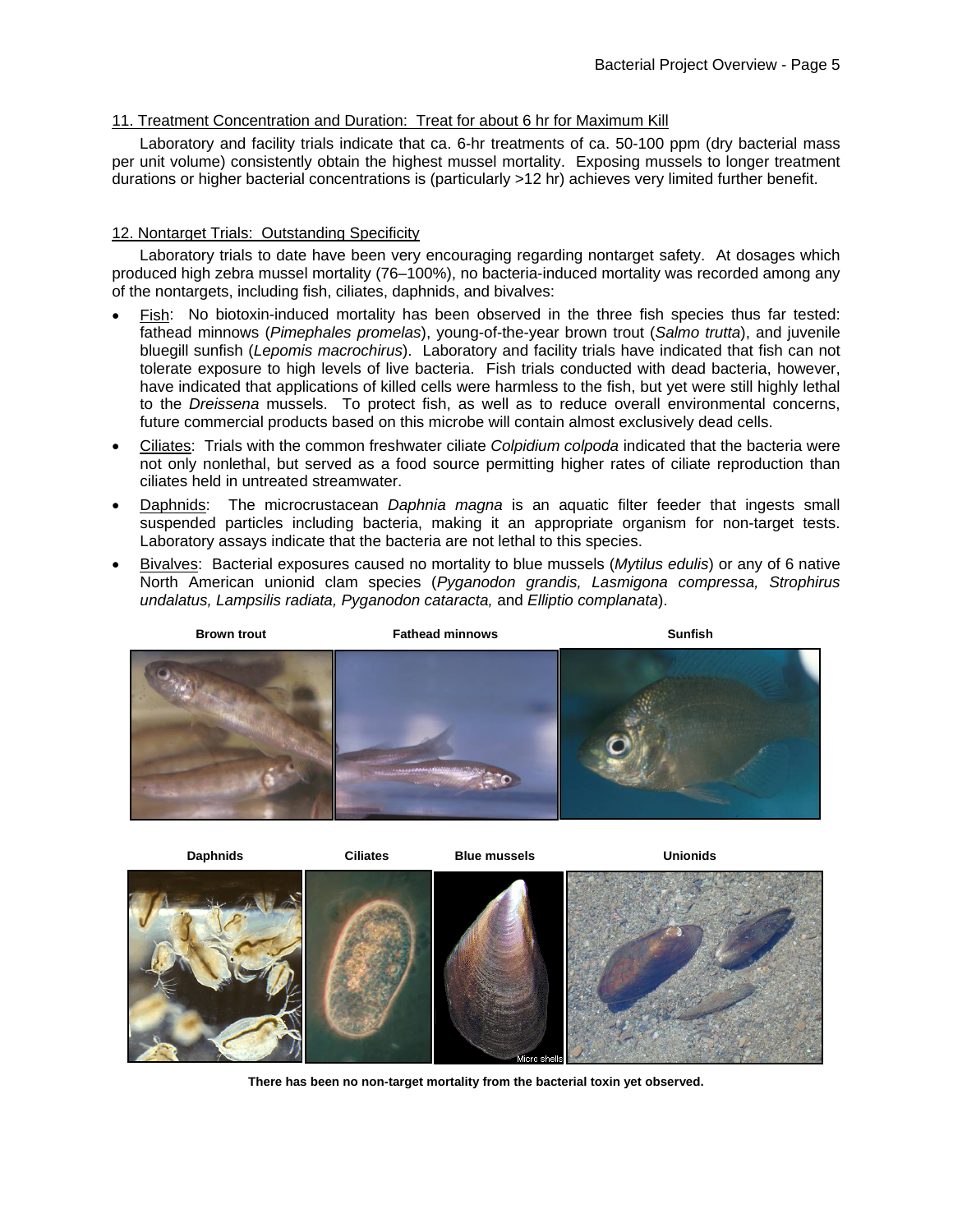#### 13. Trials at Power Plants: High Kill Can Be Achieved in Service Water

Trials routinely achieving high zebra mussel mortality (ca. 70–97%) in pipes have been conducted at the New York Power Authority (NYPA) electric power station on the Mohawk River (Crescent, New York). Trials at the Rochester Gas & Electric's Russell Power Station on Lake Ontario (Rochester, New York) have been primarily against quagga mussels (the less susceptible of the 2 North American *Dreissena* spp.) and routinely achieved 50-70% mortality.



**Very high zebra mussel kill (>95%) was consistently achieved in 6-hr treatments at 100 ppm inside a NYPA hydropower plant under flow-through conditions (3 replicate pipes 17 m in length were used in this trial). Experiments to date indicate that there should be no limit on the length of pipe that can be successfully treated.**



**Pouring suspension of bacterial cells in preparation for pipe treatments within power plants. Advances in ermentation have allowed increasingly larger volumes of f bacteria to be produced, thus allowing larger volumes of water to be treated in pipes.**

#### 14. Identity of the Natural Product that is Lethal to *Dreissena* Mussels

Research was undertaken to characterize, isolate, and identify the specific *Dreissena*-killing natural product that is associated with *P. fluorescens* strain CL145A cells. Treatment of toxic cells with lysozyme or deoxycholate appeared to separate the toxin molecules from the bacterial cells, suggesting that the toxin was associated with the outer membrane of the cells. Protease treatments also decreased toxicity, suggesting that the membrane-associated toxin was likely a protein. Cells that were mildly heated lost their ability to kill mussels, providing evidence that the toxin was heat-labile and protein in nature.

A biochemical approach was undertaken in an attempt to get the toxin to adhere to particles which could hopefully be used to identify the toxin. Even though the toxin was able to be separated from the cells by chemical treatment (i.e., make the cells nontoxic), efforts to develop an effective method to deliver the solubilized toxin molecules to the mussels on particles that they would ingest were unsuccessful. As a result, we altered their biochemical experimental approach and decided to search the literature for documented products from *P. fluorescens* that matched characteristics of the mussel-killing toxin. A candidate molecule investigated was glycine dehydrogenase, an enzyme that catalyzes the conversion of the amino acid glycine to hydrogen cyanide (HCN). Analysis of strain CL145A confirmed that it did produce trace amounts of HCN. Testing then focused on determining whether HCN was the toxin that was responsible for causing mussel death. These experiments demonstrated that treating CL145A cells with an irreversible flavoenzyme inhibitor, diphenyleneiodonium chloride (DPI), successfully blocked the ability of strain CL145A to produce HCN. Even though DPI-treated cells no longer produced trace amounts of HCN, the cells still remained equally lethal to the mussels, demonstrating that HCN was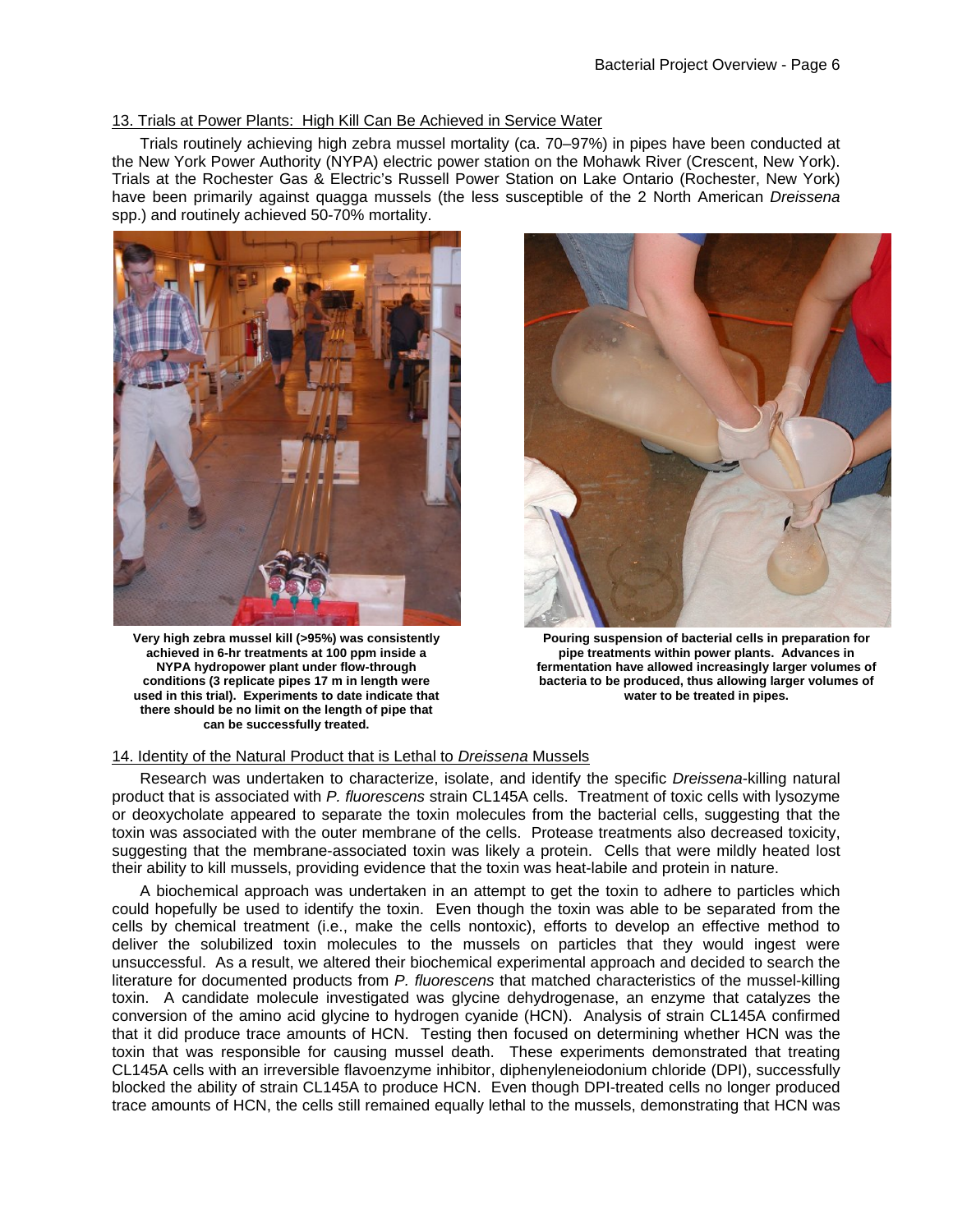not the toxin that caused mussel death. Efforts are now underway at the NYSM to use genetic approaches to determine the identity of the toxin (see next section).

#### 15. Culturing Optimization and Fermentation Scale-up:

Toxic *P. fluoresens*-CL145A cells are harvested during late linear to stationary growth phase under defined culture conditions. Toxic cells are routinely harvested from shake-flasks and 0.5-L fermentors at the bench-scale and fermentation has been scaled to 100-L. Media components and fermentations parameters have been optimized to result in a proprietary medium and protocol that consistently produce toxic cells. The optimized medium has been further modified to define a commercial medium formulation at a fraction of the cost.  $100-L$ 



#### 16. Current and Recent Project Activities

Research on this NYSM project is currently supported by the U.S. Department of Energy National Energy Technology Laboratory (DOE-NETL 2007). With this funding, the complete genome of strain CL145A has been sequenced, and research is currently underway to identify the gene(s) that produce(s) the mussel killing biotoxin. Successful identification of the gene(s) could lead to identification of the biotoxin molecule and ultimately to the production of cells of higher toxicity.

Recently a grant from the National Science Foundation (NSF 2007) supported experimentation which developed a protocol to produce a dead-cell, powdered commercial formulation that would have good shelf life due to biotoxin stability.

The lack of non-target impact when treating with dead cells may allow this novel green technology to also be used for *Dreissena* mussel control in open waters, such as lakes and rivers. Thus far, however, the research focus of the project has been controlling these mussels within power plant pipes. Recent preliminary trials against zebra and quagga veligers have suggested that this planktonic larval stage may actually be even more susceptible to the bacterial treatment that attached mussel stages. This suggests that bacterial treatments in open waters could significantly reduce veliger densities, thereby preventing high mussel density buildup and slowing the spread of mussel populations.

#### 17. Commercialization Partnership

Following a nation-wide search, the NYSM has chosen to partner with Marrone Organic Innovations [\(http://www.marroneorganicinnovations.com/\)](http://www.marroneorganicinnovations.com/), a biopesticide company whose staff have unparalleled experience in the discovery, development, and marketing of natural products for pest management. These joint research efforts will be directed toward increasing bacterial cell toxicity via additional fermentation work and further understanding the chemistry of the toxic moiety so that cells can achieve even higher mussel kill and thus be more competitive with current polluting chemical control methods. Other critical steps toward commercialization include analytical method development, identification of the mussel-killing toxin, formulation improvement, and additional nontarget toxicology studies that will be mandated by the USEPA for product registration.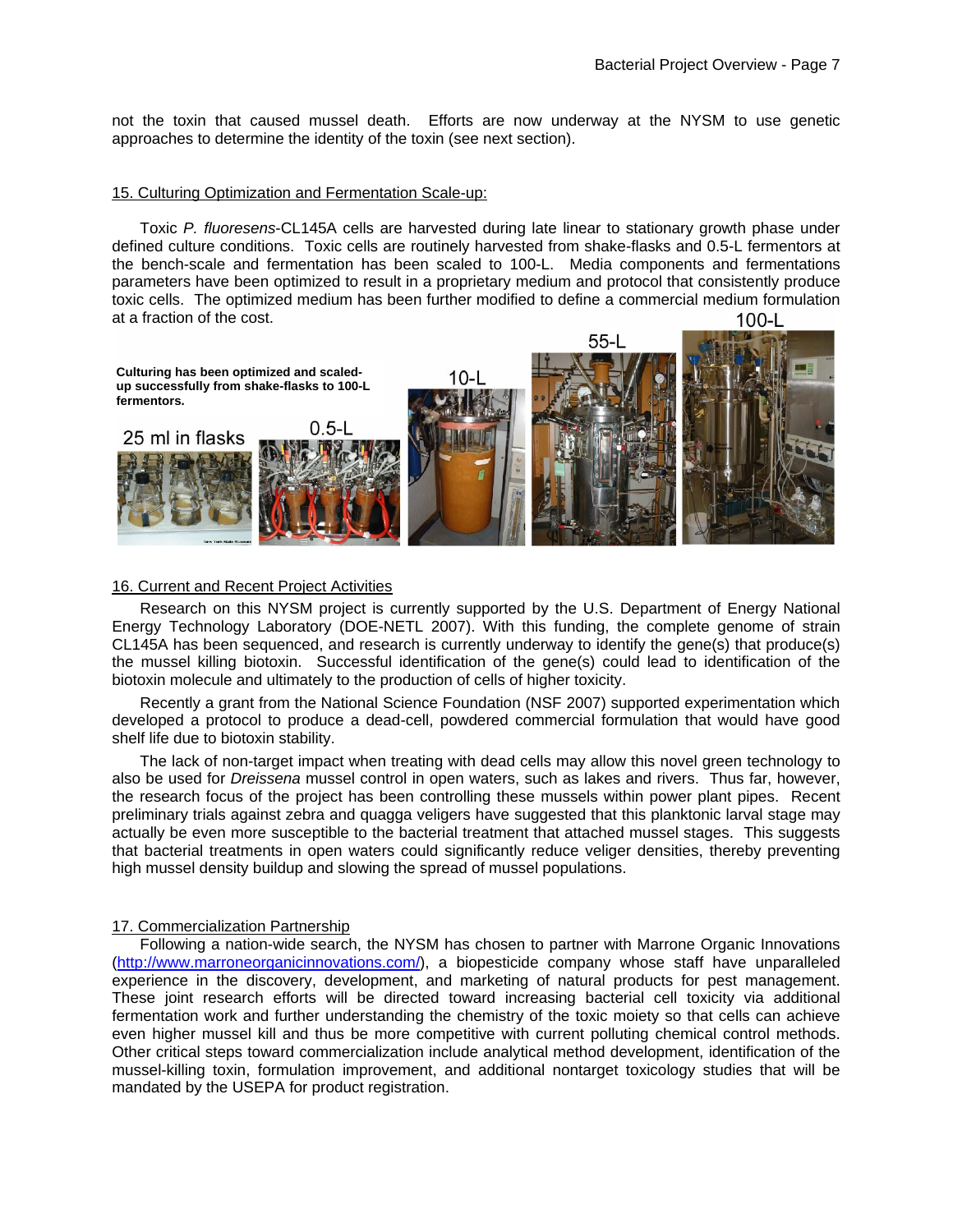### **References**

- DOE-NETL (Department of Energy National Energy Technology Laboratory). 2007. Power Systems Advanced Research – Environmentally-Safe Control of Zebra Mussel Fouling Fact Sheet. Accessed March 14, 2007 @<http://www.netl.doe.gov/publications/factsheets/project/Proj291.pdf>
- Frischer, M., Nierzwicki-Bauer, S., Parsons, R., Vathanodorn, K., and Waitkus, K. 2000. Interactions between zebra mussels (*Dreissena polymorpha*) and microbial communities. Canadian Journal of Fisheries and Aquatic Sciences 57:591-599.
- Mikheev, V. P. and Sorokin, Y. L. 1966. Quantitative studies of *Dreissena polymorpha* habits using the radiocarbon method. Zhurnal Obshchei Biologii 27:463-472. (In Russian.)
- Molloy, D. (ed.) 1982. Biological Control of Black Flies (Diptera: Simuliidae) with *Bacillus thuringiensis* var. *israelensis* (Serotype 14): A Review with Recommendations for Laboratory and Field Protocol. Miscellaneous Publications of the Entomological Society of America 12(4):30 pp.
- Molloy, D. P. 1990. Progress in the biological control of black flies with *Bacillus thuringiensis* var. *israelensis*, with emphasis on temperate climates. Pages 161-186 *in* Bacterial Control of Mosquitoes and Black Flies: Biochemistry, Genetics & Applications of *Bacillus thuringiensis israelensis* and *Bacillus sphaericus* (H. de Barjac and D. Sutherland, eds.) Rutgers University Press, New Brunswick, New Jersey.
- Molloy, D. P. 1991. Biological control of zebra mussels: Use of parasites and toxic microorganisms. Journal of Shellfish Research 10:260.
- Molloy, D. P. 1992. Impact of the black fly (Diptera: Simuliidae) control agent *Bacillus thuringiensis* var. *israelensis* on chironomids (Diptera: Chironomidae) and other nontarget insects: Results of ten field trials. Journal of the American Mosquito Control Association 8:24-31.
- Molloy, D. P. 1998. The potential for using biological control technologies in the management of *Dreissena* spp. Journal of Shellfish Research 17:177-183.
- Molloy, D. P. 2001. A Method for Controlling *Dreissena* Species. United States Patent and Trademark Office, U. S. Department of Commerce. Patent No. 6,194,194. (Filed December 17, 1997 & issued February 27, 2001.) 4 pp.
- Molloy, D. P. 2002. Biological control of zebra mussels. Pages 86-94 *in* Proceedings of the Third California Conference on Biological Control. University of California, Davis.
- Molloy, D. P. 2004. A Method for Controlling *Dreissena* Species. Canadian Intellectual Property Office, Industry Canada. Patent No. 2,225,436. (Filed December 27, 1997 & issued December 21, 2004.) 11 pp.
- Molloy, D. and Jamnback, H. 1981. Field evaluation of *Bacillus thuringiensis* var. *israelensis* as a black fly (Diptera: Simuliidae) biocontrol agent and its effect on nontarget stream insects. Journal of Economic Entomology 74:314-318.
- Molloy, D. P. and Struble, R. H. 1989. Investigation of the microbial control of black flies (Diptera: Simuliidae) with *Bacillus thuringiensis* var. *israelensis* in the Adirondack Mountains of New York. Bulletin of the Society of Vector Ecology 14:266-276.
- NSF (National Science Foundation) 2007. STTR Phase I: Stabilization of a Protein Toxin An Essential Step in the Commercialization of an Innovative Method for Controlling Zebra Mussels. Accessed March 14, 2007 @<http://www.nsf.gov/awardsearch/showAward.do?AwardNumber=0610252>
- Rodgers, P. B. 1993. Potential of biopesticides in agriculture*.* Pesticide Science39:117-129.
- Thornton, J. 2000. Pandora's Poison: Chlorine, Health, and a New Environmental Strategy. MIT Press, Cambridge, Massachusetts. 599 pp.
- United States Environmental Protection Agency. 1999. Wastewater technology fact sheet: Chlorine disinfection. U. S. Environmental Protection Agency, Washington, DC. EPA/832-F99-062. 7 pp.